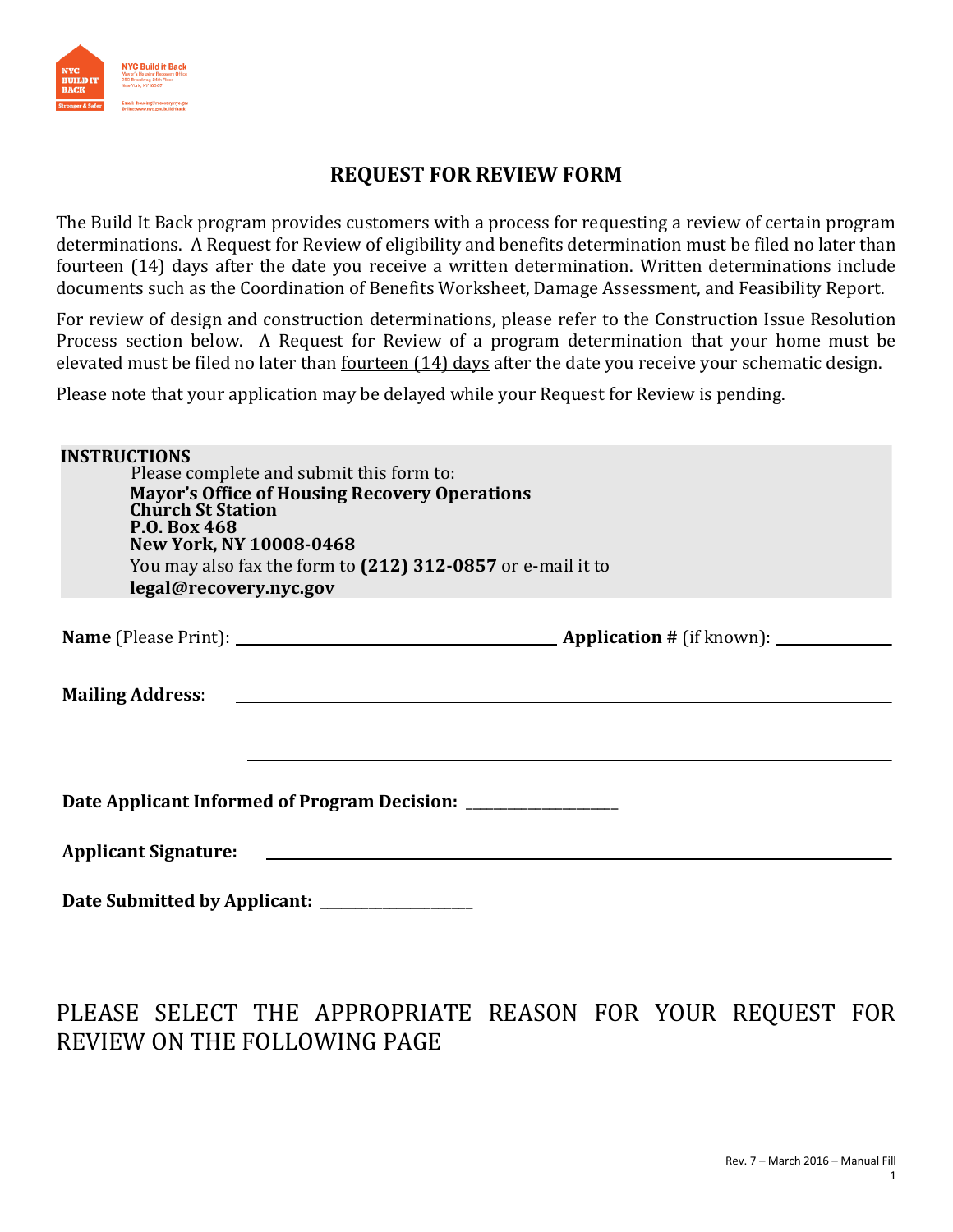

| I request a review regarding: Please check the box below that corresponds to the program decision for which<br>you are requesting a review. Choose one, you must submit a separate form for each item you would like reviewed.                                                                                                                                                                                                                                                                                                                                                                                                                                                                                                                                                                                                                                                                                                                                                                                                                              |                                                                                                                                                                                                                                                                                                                                                                                                                                                                                                                                                                                                                                                                                                                                                                                                                             |  |  |  |  |
|-------------------------------------------------------------------------------------------------------------------------------------------------------------------------------------------------------------------------------------------------------------------------------------------------------------------------------------------------------------------------------------------------------------------------------------------------------------------------------------------------------------------------------------------------------------------------------------------------------------------------------------------------------------------------------------------------------------------------------------------------------------------------------------------------------------------------------------------------------------------------------------------------------------------------------------------------------------------------------------------------------------------------------------------------------------|-----------------------------------------------------------------------------------------------------------------------------------------------------------------------------------------------------------------------------------------------------------------------------------------------------------------------------------------------------------------------------------------------------------------------------------------------------------------------------------------------------------------------------------------------------------------------------------------------------------------------------------------------------------------------------------------------------------------------------------------------------------------------------------------------------------------------------|--|--|--|--|
| <b>Eligibility</b><br>$\Box$ (1) BIB determined that I was non-compliant with a<br>previous flood insurance (NFIP) requirement<br>(2) BIB determined that I did not own the property<br>at the time of the storm<br>$\Box$ (3) BIB determined that I do not currently own the<br>property<br>$\Box$ (4) BIB determined that not all owners of the<br>property are participants in the Program<br>$\Box$ (5) BIB determined that I do not have citizenship or<br>qualified alien status<br>$\Box$ (6) BIB determined that my structure, or at least<br>one unit in my structure, was not being used as a<br>primary residence<br>$\Box$ (7) BIB determined that my property did not<br>sustain damage from Hurricane Sandy<br><b>Construction</b><br>$\Box$ (8) I do not want elevation or rebuild assistance<br>(you must file your Request for Review within fourteen<br>[14] days of schematic design]<br>For all other design and construction determinations,<br>please refer to the Construction Issue Resolution Process<br>section on the next page. | <b>New York City Acquisition, Buyout or Relocation</b><br>$\Box$ (9) BIB determined that I do not qualify for Breezy<br>Point/Edgewater Park Relocation assistance<br>(10) I disagree with my pre-storm and/or post-<br>storm appraisal values.<br><b>Temporary Relocation Assistance (TRA)</b><br>$\Box$ (11) I believe I should be eligible for TRA<br>$\Box$ (12) I disagree with my TRA payment amount<br><b>Other</b><br>$\Box$ (13) I believe I should be eligible for<br>reimbursement for elevating or rebuilding my<br>property<br>$\Box$ (14) Reason not listed above, including failure to<br>meet a Program deadline or requirement<br>You must complete the next page and include all<br>required documentation. Your Request For Review<br>or Appeal cannot be processed without all required<br>information. |  |  |  |  |
|                                                                                                                                                                                                                                                                                                                                                                                                                                                                                                                                                                                                                                                                                                                                                                                                                                                                                                                                                                                                                                                             |                                                                                                                                                                                                                                                                                                                                                                                                                                                                                                                                                                                                                                                                                                                                                                                                                             |  |  |  |  |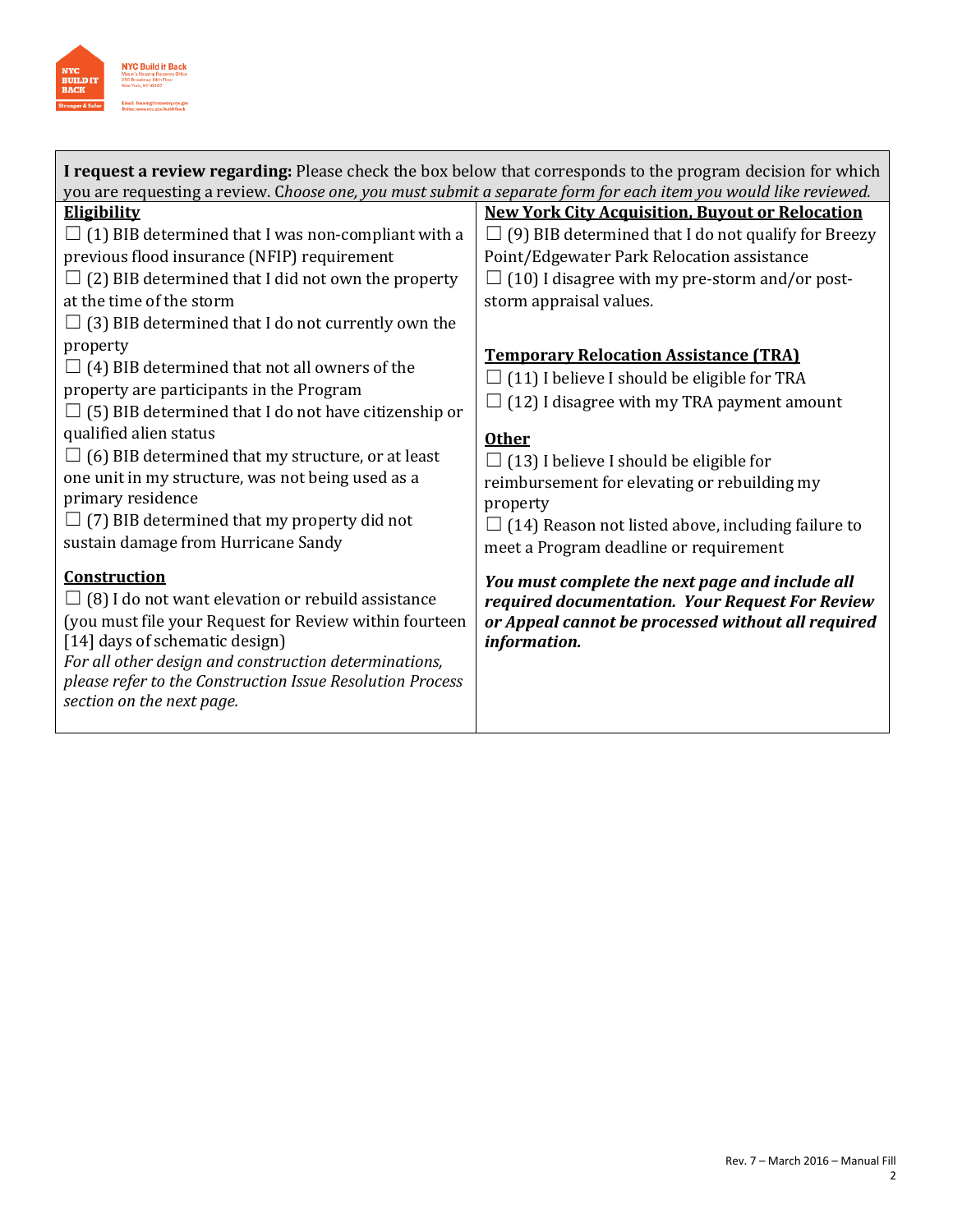

## **CONSTRUCTION ISSUE RESOLUTION PROCESS**

All disputes regarding construction design will be reviewed by the Program during the design consultation phase. Homeowners may address construction related issues such as disagreements regarding a scope of work or concerns regarding work in certain areas of the property, such as a basement, stairs, fence or deck, before signing the Grant Agreement.

Homeowners must raise concerns with the designer when receiving the schematic design. If you fail to raise issues with your scope of work after receiving the schematic design, you will waive any right to object to your scope of work. The Program will schedule a Final Design meeting within fourteen (14) days. During that time, all outstanding scope issues must be resolved by the homeowner and designer.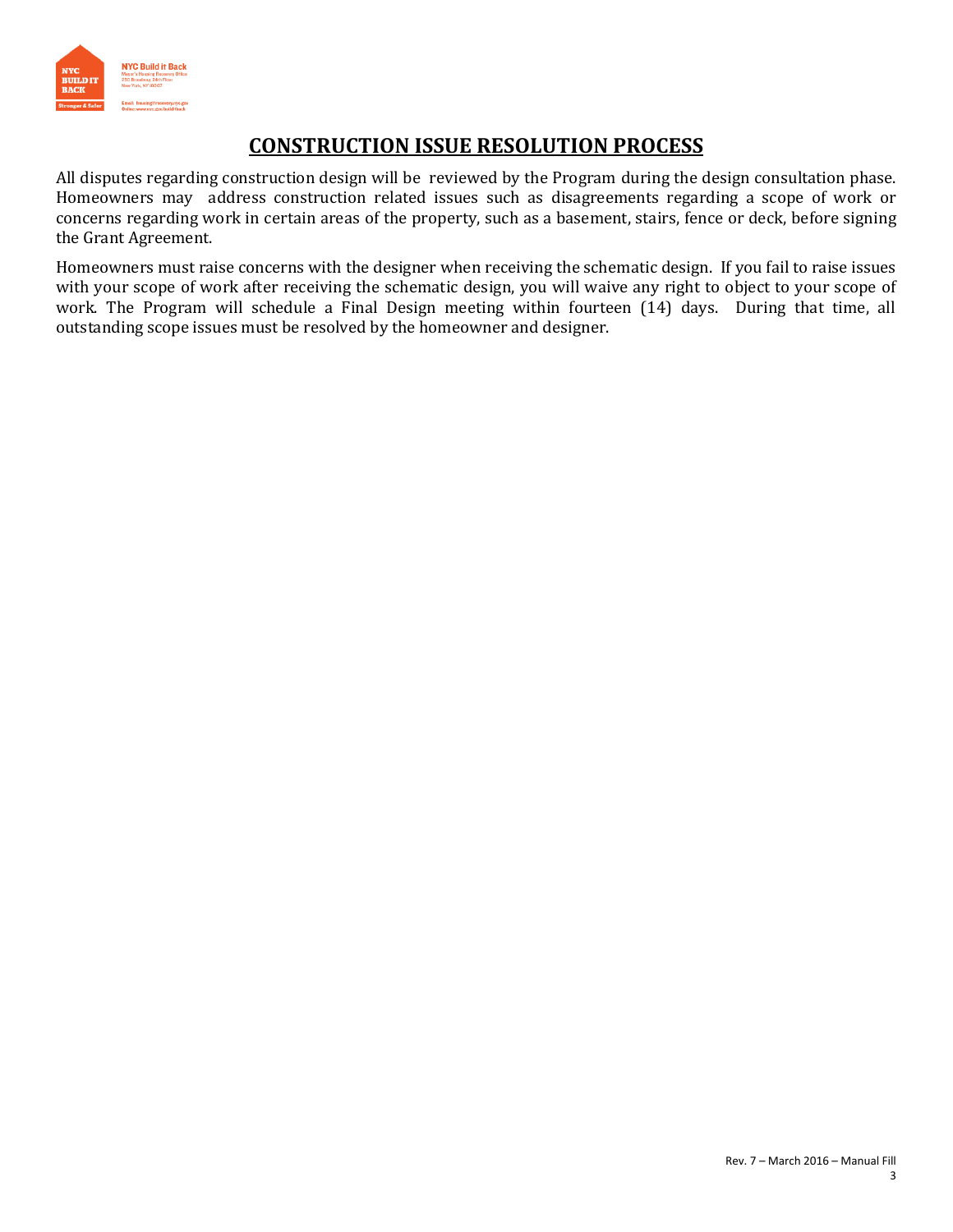

## **EXPLANATION OF CERTAIN NON-APPEALABLE ITEMS**

The Program will not accept Requests for Review or Appeals in certain circumstances including, but not limited to, the following:

#### **1. A claim that an applicant is eligible for additional reimbursement because the Program undervalued the cost of the repairs completed to the home.**

The damage assessment is the Program's valuation of the applicant's necessary repairs at a standardized, reasonable cost and the damage assessment provides the basis for the Program's compliance with HUD's reimbursement rules. Applicants may not be reimbursed for the actual cost incurred to complete repairs.

#### **2. A claim that BIB will not perform accessibility modifications in non-repaired areas or a claim that accessibility modifications should be done in another way as requested by an applicant**

If an applicant is approved for accessibility modifications, the Program will provide accessibility modifications to areas in which the Program is working. It will not provide accessibility modifications if the Program is not repairing or altering an area of the home in which work is not taking place. Additionally, the Program will determine what types of modifications will be made, what materials will be used and how the modifications will look. The Program will work with applicants to meet reasonable requests, but the Program may not be able to respond to all requests.

#### **3. A claim that the State of New York's Acquisition for Redevelopment offer was too low or was incorrect.**

The Build It Back Program cannot assist with resolving issues involving Acquisition for Redevelopment offers. The State of New York's NY Rising Acquisition for Redevelopment Program is solely responsible for any acquisition offer you may receive. If you believe that offer was too low or was incorrect, please contact the State's Acquisition Program at (917) 983-3800 for additional information.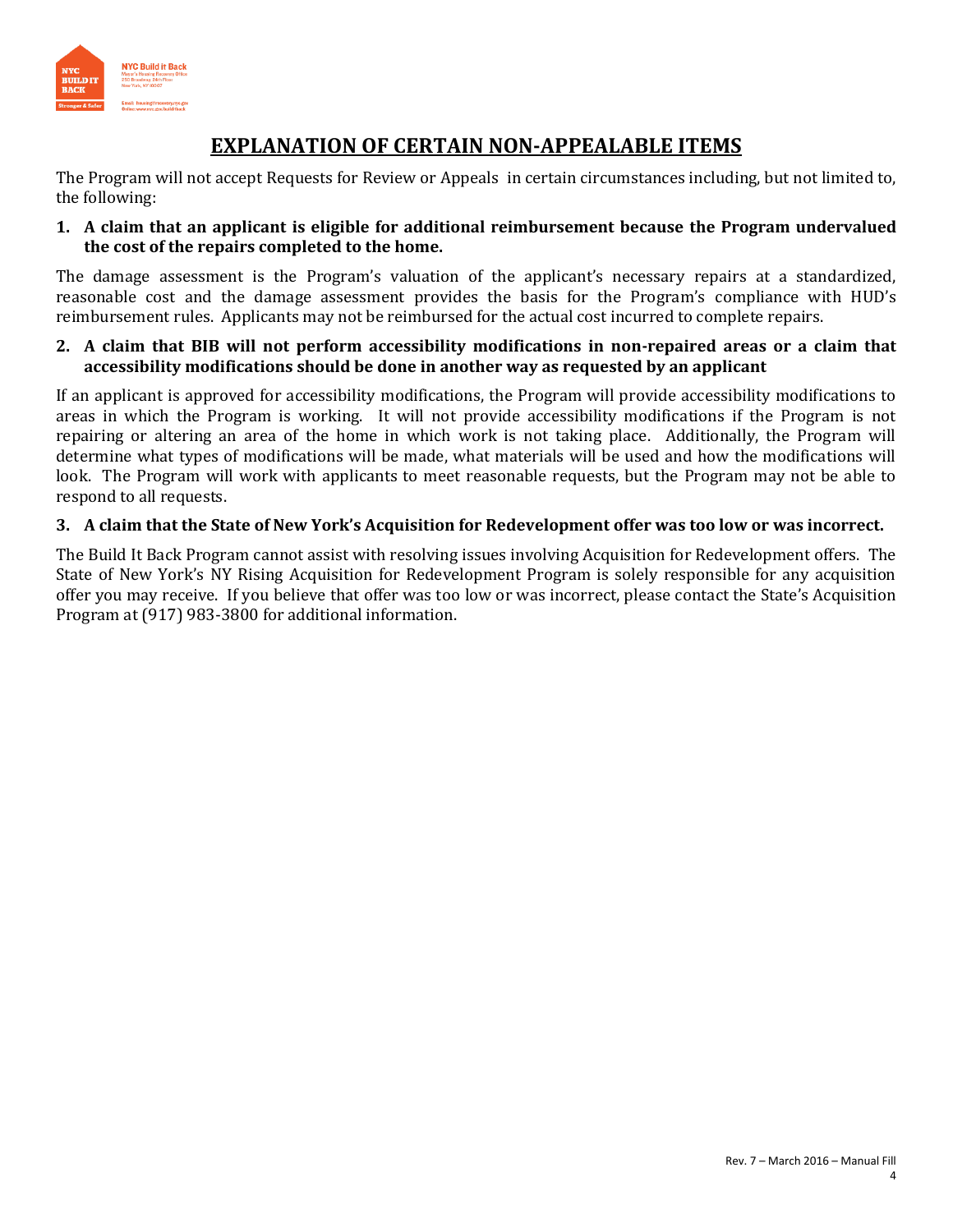

**IMPORTANT:** Please provide a written explanation **and** the supporting documentation specified below for the category of your Request for Review. Supporting documentation can include receipts, engineering reports, copies of appraisals or estimates, etc. The supporting documentation which must be supplied with each request for review is listed in the sections below. IF YOU DO NOT SUPPORT YOUR REQUEST FOR REVIEW WITH THE REQUIRED DOCUMENTATION, YOUR REQUEST FOR REVIEW WILL BE REJECTED.

## **EXPLANATION** (required)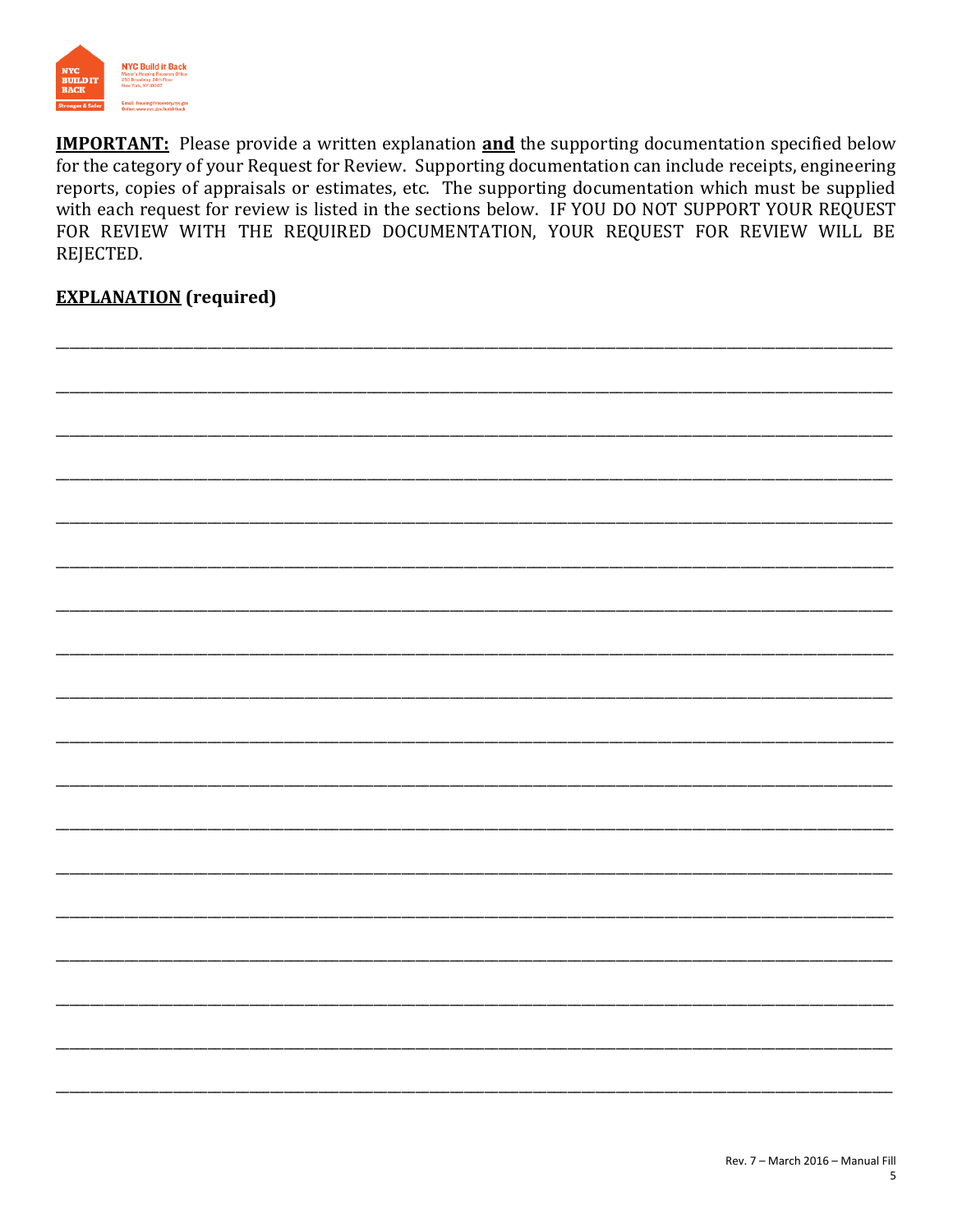

## **SUPPORTING DOCUMENTATION REQUIRED TO PROCESS A REQUEST FOR REVIEW OR APPEAL**

The following sections correspond to the check boxes on page 2 of this form. After you check the appropriate box, please refer to the following sections which will explain the type of documentation you will need to submit with your Request for Review.

### *ELIGIBILITY*

### **1. BIB determined that I was non-compliant with a previous flood insurance (NFIP) requirement**

Provide a letter from an insurance company stating that your property was covered by Flood Insurance at the time of the storm, October 29, 2012, or proof of any flood insurance claim payments made by NFIP or your insurer.

#### **2. BIB determined that I did not own the property at the time of the storm**

Provide a deed or other recordable ownership instrument that shows that you owned the property at the time of the storm, October 29, 2012. Note that this requirement does not apply to new applications accepted after October 1, 2015.

### **3. BIB determined that I do not currently own the property**

Provide a deed or other recordable ownership instrument that shows that you currently own the property.

#### **4. BIB determined that not all owners of the property are participants in the Program**

Provide a deed, other recordable instrument or legal document such as a divorce decree showing which individuals are entitled to exclusive use and occupancy of the property. You may also provide a death certificate showing that one or more of the owners listed on the deed are no longer living or a legal document such as a restraining order stating that one of the owners is not allowed to enter upon the property.

#### **5. BIB determined that I do not have citizenship or qualified alien status**

Provide documentation that shows that you received a FEMA award for Hurricane Sandy Individual Housing Repair Assistance OR one of the following:

- US Passport
- US Passport Card
- US Birth Certificate
- Certificate of Naturalization
- Certificate of Citizenship
- NY State Enhanced Driver's License
- NY State Enhanced Non-Driver Photo ID
- Proof of Qualified Alien Status

#### **6. BIB determined that my structure, or at least one unit in my structure, was not being used as a primary residence**

Provide documentation that shows that you meet the Program's primary residency requirements. Alternative forms of documentation can be found here:

#### <http://www.nyc.gov/html/recovery/downloads/pdf/N15.pdf>

### **7. BIB determined that my property did not sustain damage from Hurricane Sandy**

Provide documentation that you received Sandy repair or replacement assistance from FEMA or an insurance payment for structural loss due to Sandy from your insurance company.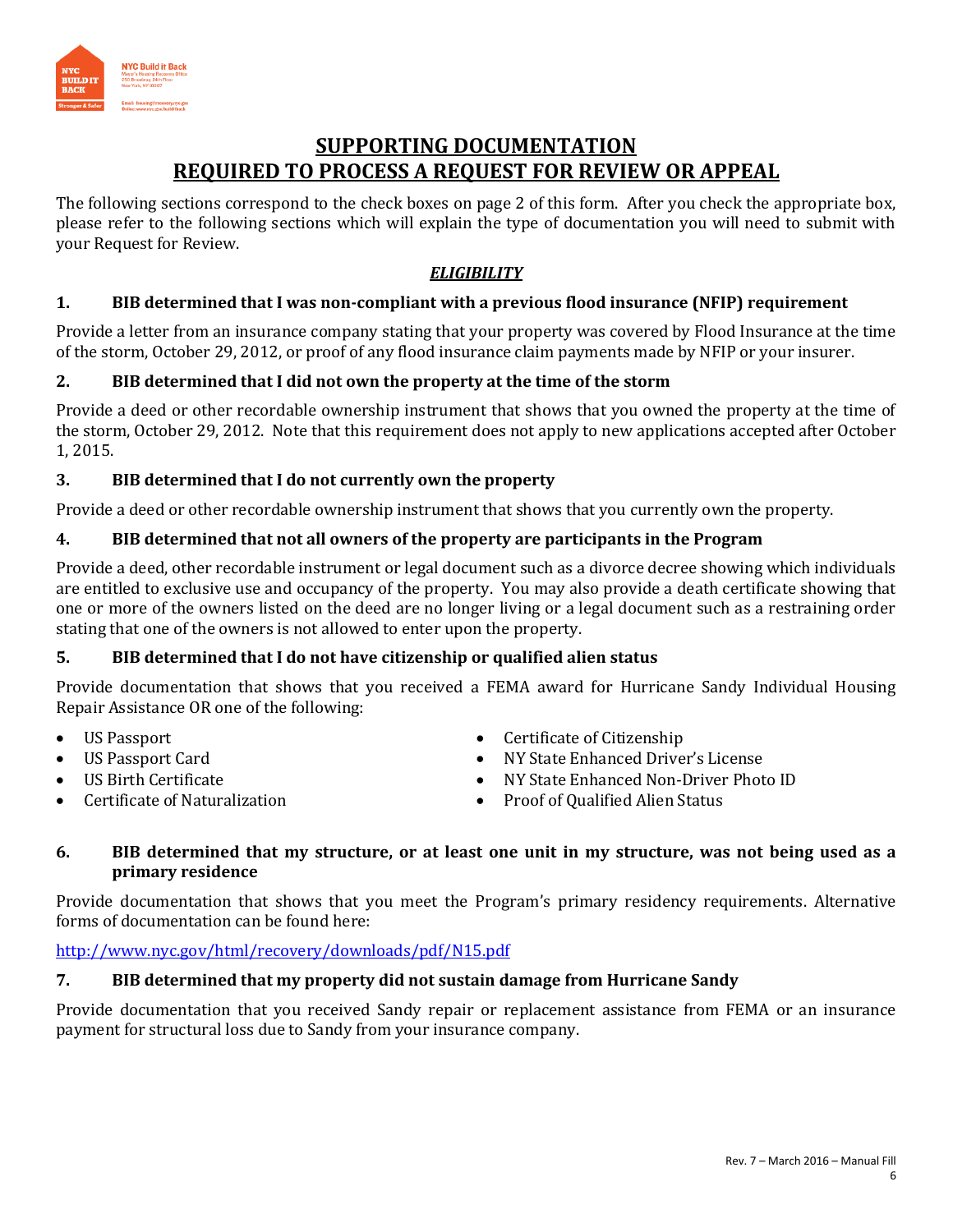

#### *CONSTRUCTION*

#### **8. I do not want elevation or rebuild assistance**

The Program must elevate or rebuild all substantially damaged and substantially improved homes. The substantial damage and substantial improvement calculations are based upon the pre-storm value of your home. If you believe your NYC Department of Finance (DOF) pre-storm structure value is too low, you may file a Request for Review and provide an alternate appraisal which you must pay for.

The appraisal you provide must meet the following criteria:

- $\checkmark$  The appraisal must be conducted by a NY State Licensed Appraiser;
- $\checkmark$  The appraisal must be submitted on a standard appraisal report form;
- $\checkmark$  The appraisal must have an effective date between January 1, 2010 and October 28, 2012;
- $\checkmark$  The appraisal must separate the land and structure values; and
- $\checkmark$  The appraisal must not use the "income capitalization approach" which bases value on the use of the property, not the structure.

Homeowners will forfeit the right to receive construction assistance by the contractor but may be eligible to receive financial assistance through the Direct Grant program, Reimbursement program or Acquisition for Redevelopment program.

#### *NEW YORK CITY ACQUISITION, BUYOUT AND RELOCATION*

#### **9. BIB determined that I do not qualify for Breezy Point/Edgewater Park Relocation assistance**

If your eligibility determination was based upon your home not being substantially damaged, there are several different ways that you can appeal:

- Method 1: The Program's substantial damage and substantial improvement calculations are based upon the pre-storm value of your home. If you believe your NYC Department of Finance (DOF) pre-storm structure value is too high, you may provide an alternate appraisal which you must pay for. Please be aware that, in most cases, the appraised value of a structure will be higher than the DOF value. The appraisal you provide must meet the following criteria:
	- $\checkmark$  The appraisal must be conducted by a NY State Licensed Appraiser;
	- $\checkmark$  The appraisal must be submitted on a standard appraisal report form;
	- $\checkmark$  The appraisal must have an effective date between January 1, 2010 and October 28, 2012;
	- $\checkmark$  The appraisal must separate the land and structure values; and
	- $\checkmark$  The appraisal must not use the "income capitalization approach" which bases value on the use of the property, not the structure.
- Method 2: You may provide a post-storm independent damage assessment performed by a NY licensed architect or engineer which declares that the structure was substantially damaged by Sandy.
- Method 3: You may provide a post-storm Substantial Damage Determination letter from the NYC Department of Buildings to prove that your home was substantially damaged by Sandy.

If your eligibility determination was based upon the Program's Acquisition or Buyout eligibility requirements, you must contact your case manager to determine the specific requirement that was not met and you must provide documentation that you meet that requirement. You may not appeal a determination made by the Program that your property is not suitable for Acquisition or Buyout.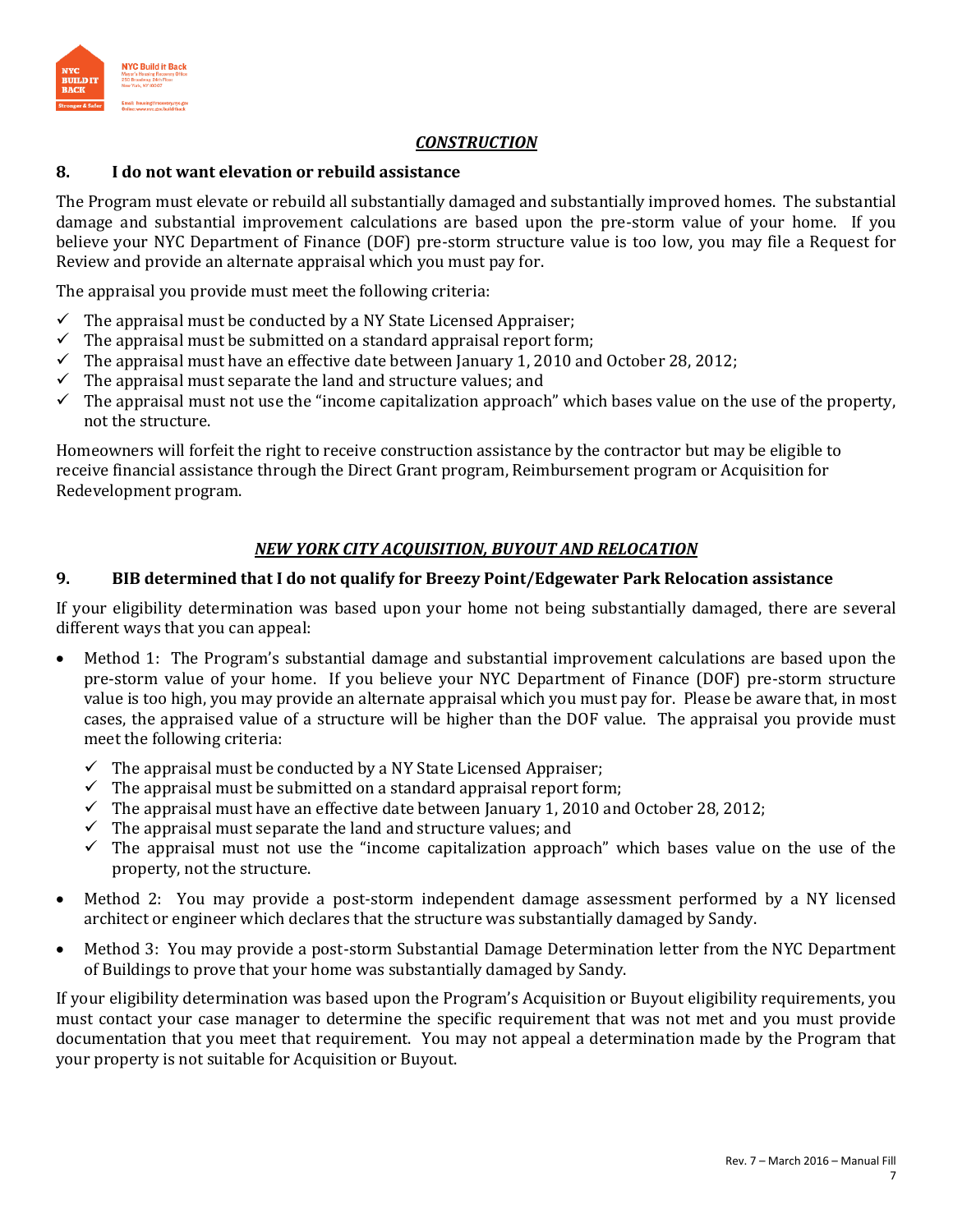

#### **10. I disagree with my pre-storm and/or post-storm appraisal values.**

NYC Acquisition awards are based upon the pre-storm and post-storm value of your property and home. NYC Buyout awards are based upon the pre-storm value of your property and home. Breezy Point/Edgewater Park Relocation awards are based upon the pre-storm value of your home (not including the value of your cooperative shares). If you feel that the appraisal that was used to calculate your award is incorrect or contains an error, you may submit an independent appraisal. The appraisal you provide must meet the following criteria:

- $\checkmark$  The appraisal must be conducted by a NY State Licensed Appraiser;
- $\checkmark$  The appraisal must be submitted on a standard appraisal report form;
- $\checkmark$  A pre-storm appraisal must have an effective date between January 1, 2010 and October 28, 2012 and a poststorm appraisal must have an effective date between October 30, 2012 and the date that you submit your Request for Review;
- The appraisal must separate the land and structure values; and
- $\checkmark$  The appraisal must not use the "income capitalization approach" which bases value on the use of the property, not the structure.

#### *TEMPORARY RELOCATION ASSISTANCE (TRA)*

#### **11. I disagree with my TRA payment amount**

TRA payments are based upon several factors, including the size of your household as declared on your TRA Claim Form (Form F20), the proof of actual expenses incurred that you submitted with your Claim Form and the amount of temporary relocation assistance you previously received. The Program will not allow changes to the information submitted on the TRA Claim Form once it is submitted. Please note that all temporary relocation reimbursement claims are subject to maximum amounts based upon household size that the Program cannot change. If you believe that the Program made an error in how it calculated your TRA payment, please provide specific reasons why you disagree with the Program's calculation. That proof may include:

- Proof that the Program should not be counting temporary relocation assistance received from another source because you did not actually receive such assistance. The proof must be in the form of a letter or other documentation from FEMA, your insurance company or the source in question stating that you did not receive the assistance in question or that you paid back the assistance.
- Proof that the Program should not be counting temporary relocation assistance received from another source because the assistance was not solely intended for temporary housing. The proof must be in the form of a letter or other documentation from your insurance company or from the source in question stating that the assistance you received could be used for purposes other than temporary housing.
- Proof that the Program should not be counting all of the temporary relocation assistance received from another source because you received a smaller amount of temporary relocation assistance. The proof must be in the form of a letter or other documentation from FEMA, your insurance company or the source in question stating the actual amount of temporary relocation assistance you received.
- Proof of the actual amount of temporary relocation expenses you incurred if the Program did not accept some or all the proof that you provided with your TRA Claim Form. The proof must meet all of the requirements listed on the Claim Form.

#### **12. I believe I should be eligible for TRA**

TRA is available to all owner-occupied households that are displaced by Program construction for a period of greater than 30 days. The Program will not provide TRA if you were required to relocate for a period of 30 days or less. Eligibility for assistance is not based upon how long it takes the Program to complete construction. Instead, eligibility is determined by the Program based upon how many days a household is required to be out of their home due to hazardous construction conditions.